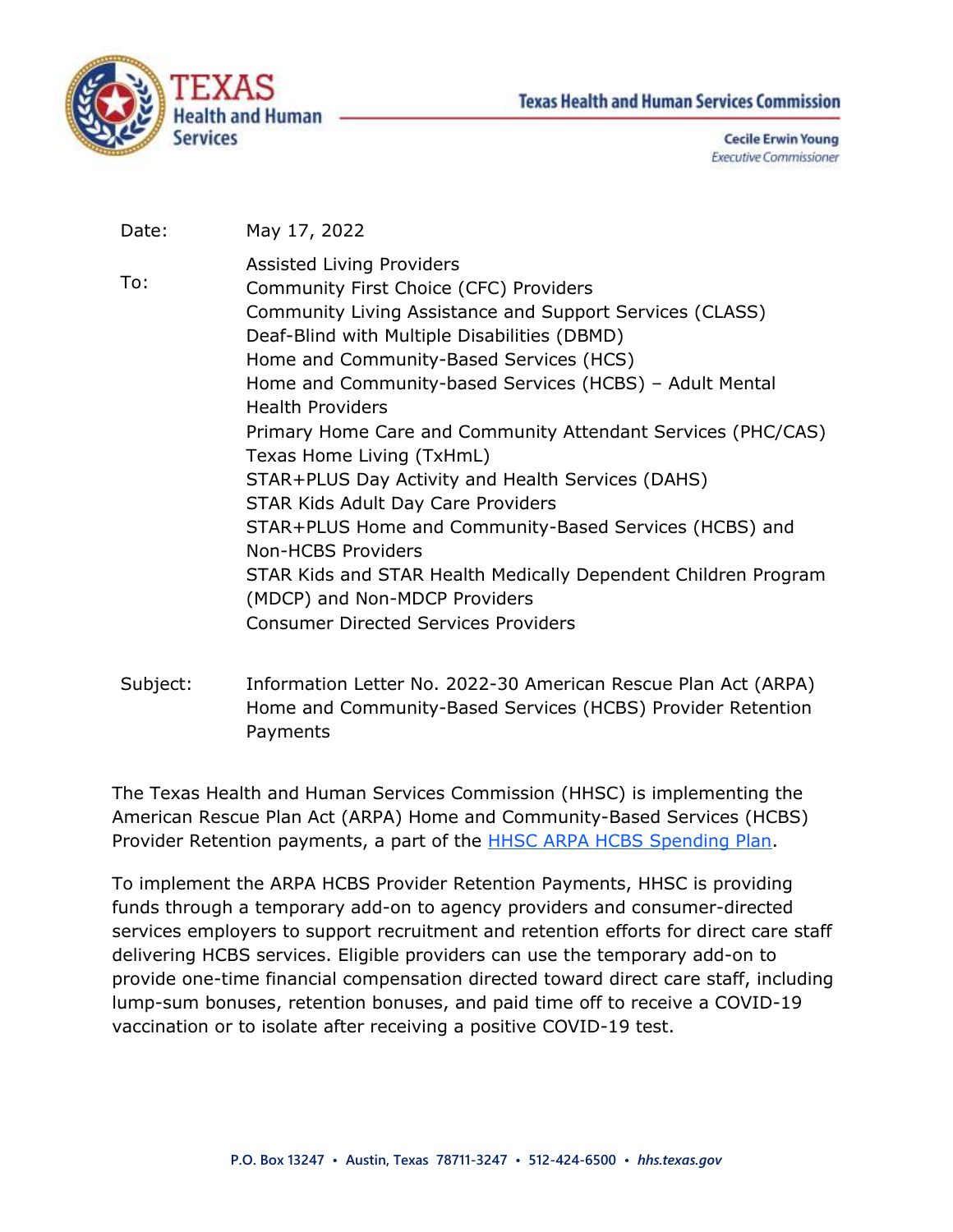Information Letter No. 2022-30 ARPA and HCBS Provider Retention Payments May 17, 2022 Page 2

Temporary rate add-on will be made on eligible HCBS service claims with dates of service between March 1, 2022, and August 31, 2022. HHSC will not include the add-on rate in calculating the cost of services on an individual plan of care or individual service plan.

## **Fee Schedule and Claims Submission**

A list of eligible services and a fee schedule is available on the [HHSC Provider](https://pfd.hhs.texas.gov/long-term-services-supports)  [Finance Website.](https://pfd.hhs.texas.gov/long-term-services-supports)

## **Required Attestation and Reporting**

HHSC adopted a new rule, Title 1 Texas Administrative Code (1 TAC) [355.207,](https://texreg.sos.state.tx.us/public/readtac$ext.TacPage?sl=R&app=9&p_dir=&p_rloc=&p_tloc=&p_ploc=&pg=1&p_tac=&ti=1&pt=15&ch=355&rl=207) concerning the ARPA HCBA Provider Retention Payment, which establishes the criteria and requirements.

HHSC requires providers who deliver eligible HCBS services with service dates between March 1, 2022, and August 31, 2022, to submit an attestation, an initial report, and a final report. The attestation and initial report are due on July 1, 2022.

More information about the required attestation and reporting is available on the [HHSC Provider Finance website.](https://pfd.hhs.texas.gov/long-term-services-supports) HHSC encourages all providers to review the Frequently Asked Question document before completing the required attestation and reporting.

## **Recoupment and Reconciliation**

Providers who do not submit the required attestation, initial report, and final report will be subject to recoupment of all HCBS ARPA funds. Claims will be reprocessed at the rate that was in effect prior to March 1, 2022.

## **Resources**

HHSC published a Frequently Asked Questions document for HCBS ARPA Provider Retention payments on the [HHSC Provider Finance Website.](https://pfd.hhs.texas.gov/long-term-services-supports)